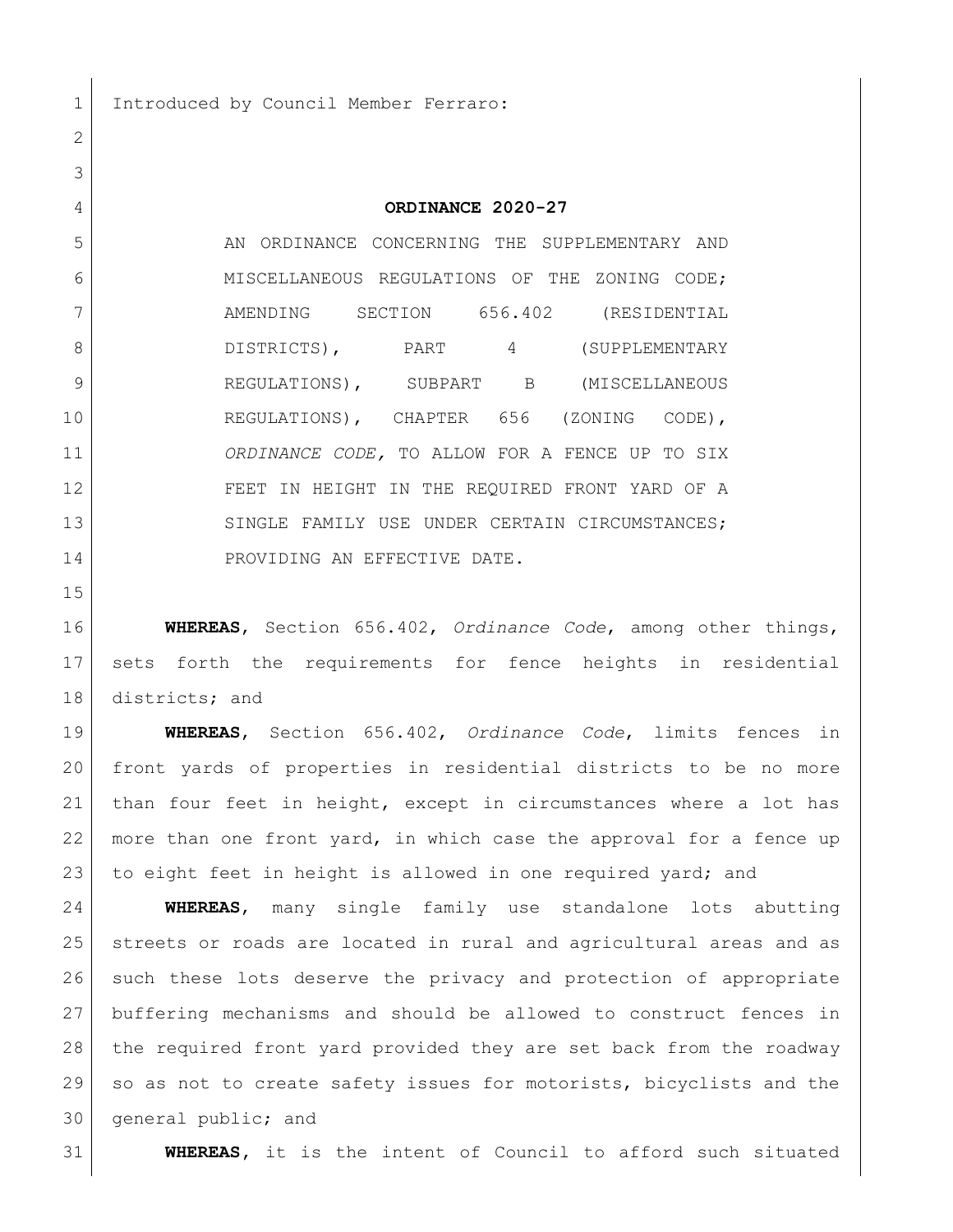1 residences such security under certain circumstances; now therefore **BE IT ORDAINED** by the Council of the City of Jacksonville: **Section 1. Amending Section 656.402 (Residential Districts),** *Ordinance Code***.** Section 656.402 (Residential Districts), Part 4 (Supplementary Regulations), Subpart B (Miscellaneous Regulations), Chapter 656 (Zoning Code), *Ordinance Code*, is hereby amended as follows: **CHAPTER 656. ZONING CODE. \* \* \* PART 4. SUPPLEMENTARY REGULATIONS. \* \* \* SUBPART B. MISCELLANEOUS REGULATIONS. Sec. 656.402. Residential districts.**  14 In addition to other provisions of the Zoning Code, the following supplementary regulations shall apply to all residential districts: **\* \* \*** 18 (b) Notwithstanding other provisions of the Zoning Code, fences, 19 Walls and hedges may be permitted in a required yard; provided, however, that no fence or wall in excess of eight feet in height shall be permitted in a residential district; 22 and provided further, that no fence in excess of four feet in height shall be permitted in a required front yard in a residential district except that a fence up to eight feet in height may be allowed in one required front yard of a lot with more than one front yard if such fence is approved as part of the site plan or sketch plan approval pursuant to [Section 656.404](http://library.municode.com/HTML/12174/level4/ZOSE_CH656ZOCO_PT4SURE_SPBMIRE.html#ZOSE_CH656ZOCO_PT4SURE_SPBMIRE_S656.404REPRSIDEPLRE) or [Chapter 654](http://library.municode.com/HTML/12174/level2/ZOSE_CH654COSURE.html#ZOSE_CH654COSURE) (Subdivision Regulations). Notwithstanding, a fence up to six feet in height shall be allowed in one required front yard of a corner lot if such fence is along a street, road or roadway classified as a